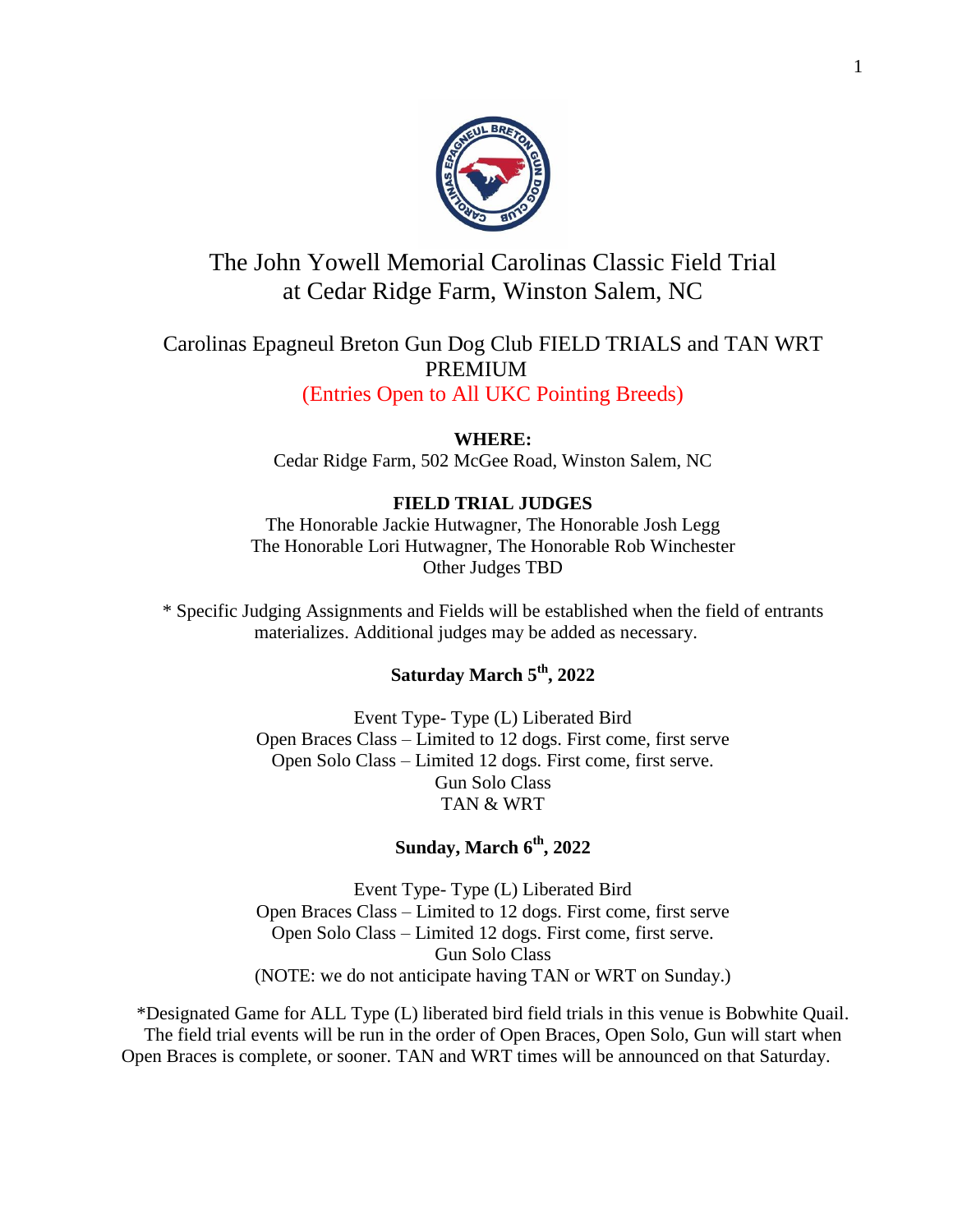

#### *U.K.C. Sanctioned Events*

### CLUB OFFICERS

PRESIDENT: Kevin "Stump" Grant VICE PRESIDENT: Jackie Hutwagner SECRETARY: Linda Joyce Clements TREASURER: Donald Clements

## FIELD TRIAL COMMITTEE

Field Trial Chairperson – Grayson Guyer grayson@losthighwaykennels.com (c) (910) 639-2690

Field Trial Secretary: Will Crowe 540.739.2534 and Linda Joyce Clements 913.645.3081 [events@carolinasebgdc.com](mailto:events@carolinasebgdc.com)

Donald S. Clements (c) 913-710-0310 & Kevin "Stump" Grant (c) 843-833-4477

All entries must be received by Saturday, February 26, 2022.

\*\*\**Entries tendered and accepted after February 26, 2022 may be subject to a \$10.00 late fee per entry. Any late entry tendered and accepted is at the discretion by the Field Trial Secretary and Committee. The Committee Reserves the right to reject any and all late entries at their sole* 

*discretion.*\*\*\*

## Photo Shoot

Internationally known photographer Jimmy Cobb will be taking appointments for photo shoots. Photos are a perfect gift for your family and/or yourself. Jimmy captures dogs at their very best and from his photos you have a memorable keepsake of a wonderful time with your dog—especially if you and your dog go home with ribbons.

The cost is \$100 for a 30-minute session. To schedule your photo shoot, please contact Jimmy via email at [Jcobb1555@yahoo.com](mailto:Jcobb1555@yahoo.com) or phone: 704-754-0400. He accepts payment via PayPal or will take cash at event.

## **Emergency Information**

Police: The Davidson County Sheriff's Office, 2511 E Hwy 64, Lexington, NC 27292 Phone: 336-242-2100 or 911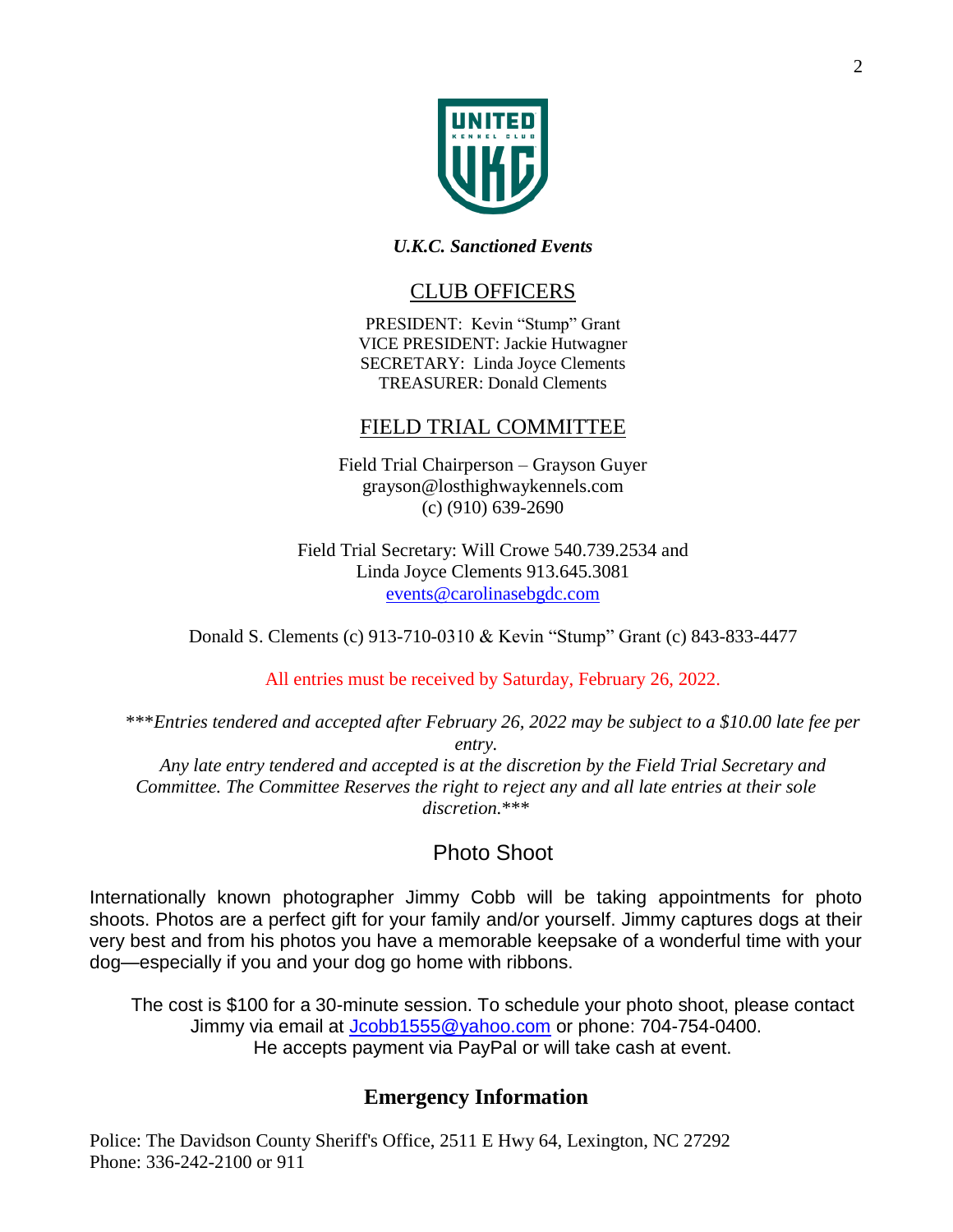Hospital: Lexington Medical Center, (Wake Forest Baptist Health) 250 Hospital Drive, Lexington, NC 27292. Phone: 336-248-5161

Fire Department: Pilot Fire Department, Station 54, 4205 Old US Hwy 29, Thomasville, NC 27360. Phone: 336-475-6152

Veterinary Clinic: Dr. James G. Schmunk, Lexington Veterinarian | North Davidson Veterinary Hospital, 5042 Old US Hwy 52, Lexington, NC 27295. Phone: 336-731-6978 or 336-723-4225; Fax# 336-731-3934, **<https://www.ndavidsonvet.com/>**

24 Hour Veterinary Hospital: Carolina Veterinary Specialists, 1600 Hanes Mall Blvd., Winston-Salem, NC 27103. Phone: 336-715-5392

#### **Field Trial Headquarters**

Cedar Ridge Farm 502 McGee Road, Winston Salem, NC 27107 The headquarters will be set up on the screened porch. Please bring a camp chair or lawn chair with you.

#### **Food**

We will have coffee available at Headquarters during check-in. Box Lunches will be available for purchase on both Saturday and Sunday for \$12.00 each. Dinner will be on the grounds following the field trial and ribbon ceremony on Saturday evening. The price is \$20.00 person. The menu will be announced as soon as it's finalized.

Note: Cost of meals is a separate expense from your field trial registration. Order **HERE** 

#### **Schedule**

Check-in for Saturday and Sunday will begin at 7:30 a.m.

Immediately following the field trial, there will be a ribbon ceremony at about 5:00 pm. Dinner will be served about 6:00 pm, immediately following the ceremony.

We are working on guest speakers for Saturday and Sunday. This information will be provided via social media and the Club's newsletter prior to the field trial.

#### **Accommodations**

These two locations are close to the field trial location. Both are pet friendly.

Quality Inn & Suites 101 Plaza Pkwy, Lexington, NC 27292 336-517-0438 <https://www.choicehotels.com/north-carolina/lexington/quality-inn-hotels/nc633>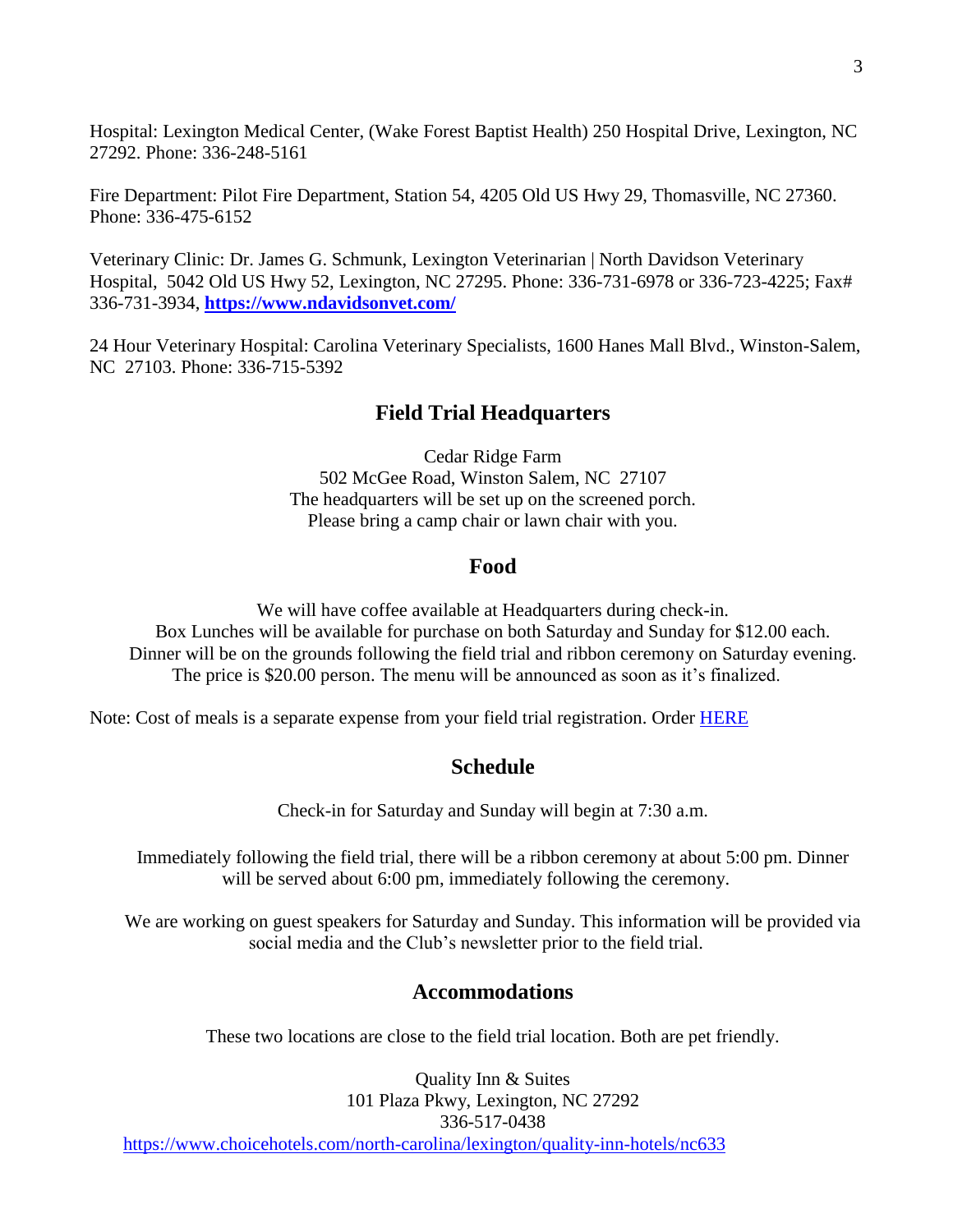#### Quality Inn & Suites 7 Laura Ln, Thomasville, NC 27360 336-472-2310

<https://www.choicehotels.com/north-carolina/thomasville/quality-inn-hotels/nc462>

#### **Camping**

Tanglewood Park RV Campground Clemmons, NC Telephone: 336-703-6494 <https://rvcampground.tanglewoodpark.org/>

Cross Winds Family Campground 160 Campground Lane Linwood, NC 27299 (336) 853-4567 <https://www.crosswindsfamilycampground.com/>

### **Classifications**

TAN: Dogs entering TAN must be three years of age or less on the day of the TAN, must be registered with the UKC or with TL or LP number and may not have already earned a T.A.N. previously.

WRT: The minimum age of a dog to be eligible for entry is that the dog must be at least six (6) months of age as of the date of the WRT event.

Field Trial: There are two Classes—OPEN and GUN DOG The Open dog class is open to pointing dogs 1 year of age or older registered with the UKC or with TL or LP number.

The Gun dog Class is open to pointing dogs 6 months of age or older and registered with the UKC or with TL or LP Number.

*\*Dogs in heat may participate in the field trial. If you have a dog in heat during the field trial, please notify the Field Trial Secretary Immediately. Dogs in season will be run last and kept away from other dogs at all times until their run order.*

#### ALL PRIZES MUST BE CLAIMED THE WEEKEND OF THE EVENTS —NONE WILL BE MAILED—

Subject to the specific information set forth herein, the CEBGDC Field Trial Committee hereby adopts by reference and expressly incorporates the United Kennel Club Inc. Field Trial and TAN Rules and Regulations Standard Premium List Template within the current OFFICIAL UKC POINTING DOG RULE BOOK using updates when they become available.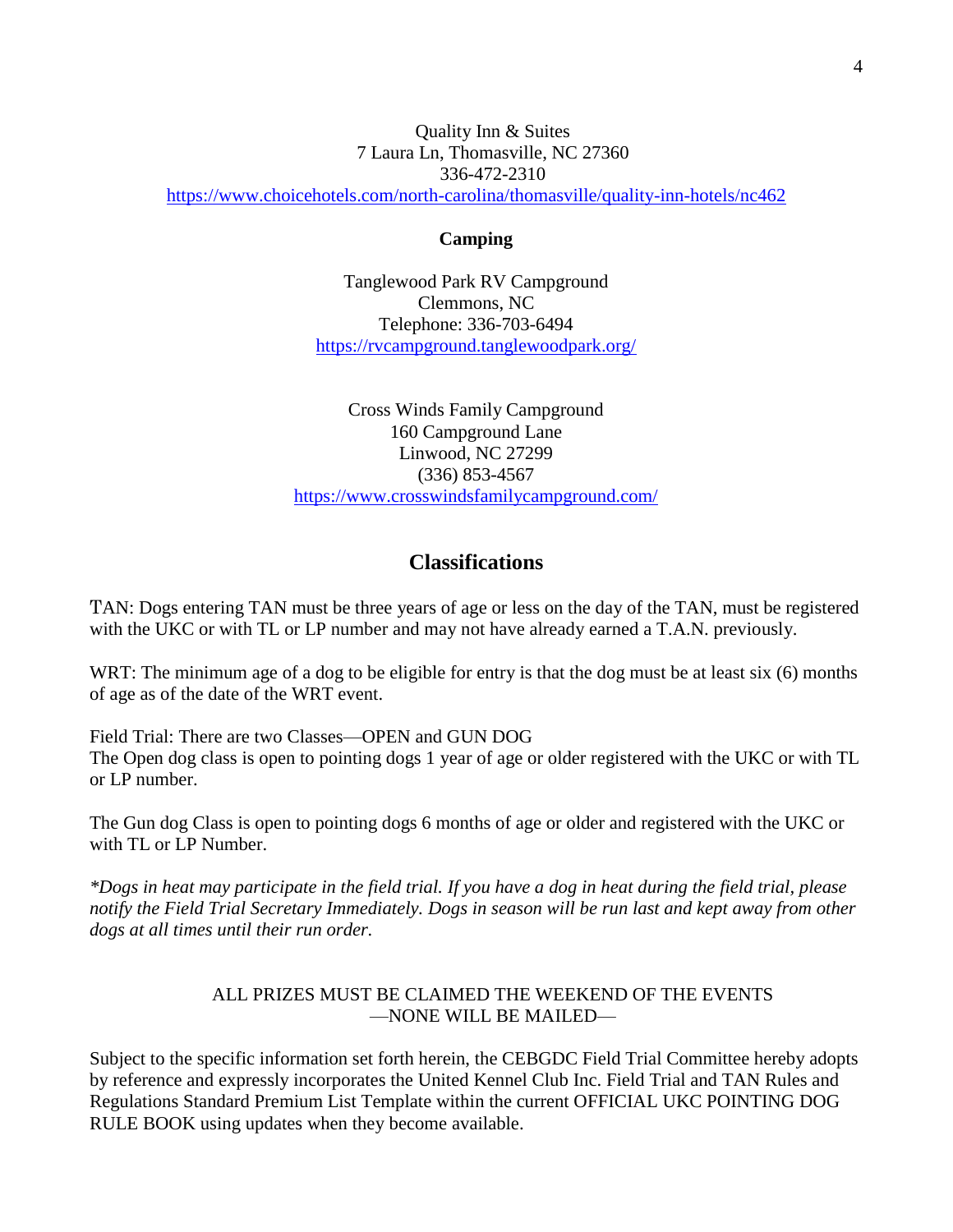**All owners and handlers must sign the release and waiver of liability, which is a part of the entry form as a condition of being allowed to participate. Any others attending must sign a liability waiver form at Headquarters.**

#### **TRIAL AREA AND TYPE**

The 2022 Field Trial will be conducted on native vegetation and planted vegetation habitat usual to North Carolina's upland bird ecosystem. The trials will be a Type L (liberated bird). The handler must read, be familiar with, and abide by the TAN, WRT, and Field Trial Rules as published by U.K.C.

The drawn running order is a *guideline*. Handlers and their dogs must be readily available at the judges' disposal to accommodate any change in running order. All dogs not needed for further judging will be excused.

ENTRY FEES Open Class \$55.00 (Braces and Solo) Gun Class: \$55.00 Gun Class with TAN Equivalent: \$85.00 TAN: \$35.00 WRT: \$35.00

#### **SUBMITTING ENTRIES**

Carolinas Epagneul Breton Gun Dog Club is primarily digital. We request payments be handled online for both entries and food. However, we will accept payment for entries via check or money order. We are not responsible for actions of the USPS and any late or non-deliveries.

Entries are deemed accepted only after correct payment has been received along with the fully completed and signed Entry Form. Entries received without fees will not be accepted.

For Digital Entries and Payments:

1. Entries must include the fully completed Official U.K.C. Entry Form found on the UKC website. Click [HERE](https://www.ukcdogs.com/docs/huntingforms/field-trial-entry-form.pdf) for entry form.

2. Print and complete one Official U.K.C. Entry Form per dog. After completing the Entry Form(s), determine your total payment due and then go [HERE](https://www.paypal.com/paypalme/carolinaseb?locale.x=en_US) to submit payment via the link for the Club's PayPal account.

\*\**Under NOTES on PayPal, please note the name of your dogs to help ensure matching dogs with payments.*

3. Scan the completed Entry Form(s) to your computer. Submit the Entry Form(s) to the Field Trial Secretary via email: [events@carolinasebgdc.com](mailto:events@carolinasebgdc.com)

**\*\*NOTE: The Online Submission requires only one additional step verses sending by mail—i.e. scanning the signed document. Otherwise, you're doing the same number of steps to send a check, only paying more because of postage. We are not responsible for late deliveries by the post office.**

For Check or Money Order Payments for Entries:

1. Entries must include the fully completed Official U.K.C. Entry Form. Click [HERE](https://www.ukcdogs.com/docs/huntingforms/field-trial-entry-form.pdf) for entry form.